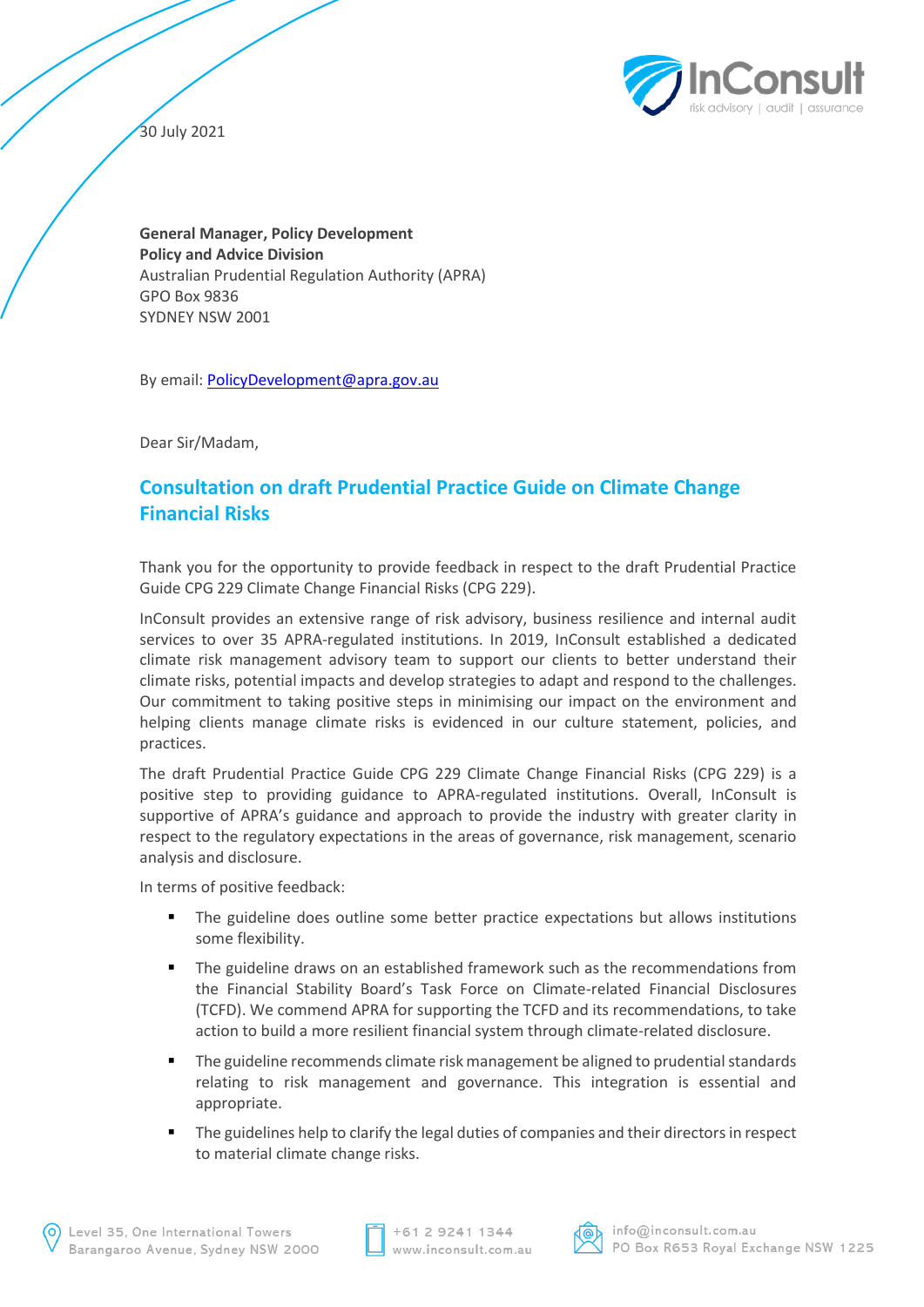

Following, we make several comments relating to the practice guide for your consideration:

# Capital Management

We recommend stronger and explicit links to APRA's prudential standards relating to Capital Adequacy and Recovery Planning. For some entities, climate risks will be an early warning indicator and trigger to invoke the recovery plan.

On a minor note, in figure 1, we suggest including 'capital management' decisions also be well informed.

#### **Objectives**



Understand risks and opportunities that may arise from a changing climate



Ensure investment. lending, and underwriting decisions are well-informed  $\Lambda$  Add cap tal management Implement proportionate governance, risk management, scenario analysis and disclosure practices

## Assumptions

Setting metrics and targets to address climate change effectively requires the institution to make many assumptions. The guideline can be strengthened in this regard. These assumptions are very important for financial/cash flow projections that underpin recognition and measurement, the preparation of the financial statements and ensuring that climate change information in narrative reports is 'clear, balanced and meaningful' as recommended by the TCFD. At minimum, we recommend the guideline include board responsibilities for ensuring the assumptions are reasonable and appropriate.

#### Line 3

The guideline outlines the responsibilities of the board and management, including line 1 and line 2. To be inclusive, we recommend the guideline outline and reinforce expectations in respect to the responsibilities of line 3 (internal audit) in the periodic review of the climate change financial risks as well as the role of the Audit and Risk Committee.

It may also be necessary for internal audit activities be broadened to customers and third parties who expose the entity to climate risks.

#### **Culture**

The guidance should include explicit reference to culture. i.e., the board should cultivate a risk culture that embeds climate-related considerations into strategic and tactical decision making.

## Climate goals

The guidance should 'encourage' institutions to actively explore setting clear climate goals in line with global and local better practice guidelines, laws, and regulations.

#### Remuneration policies

The guidance should encourage institutions to align senior management remuneration policies and practices with the institution's climate strategy and goals.